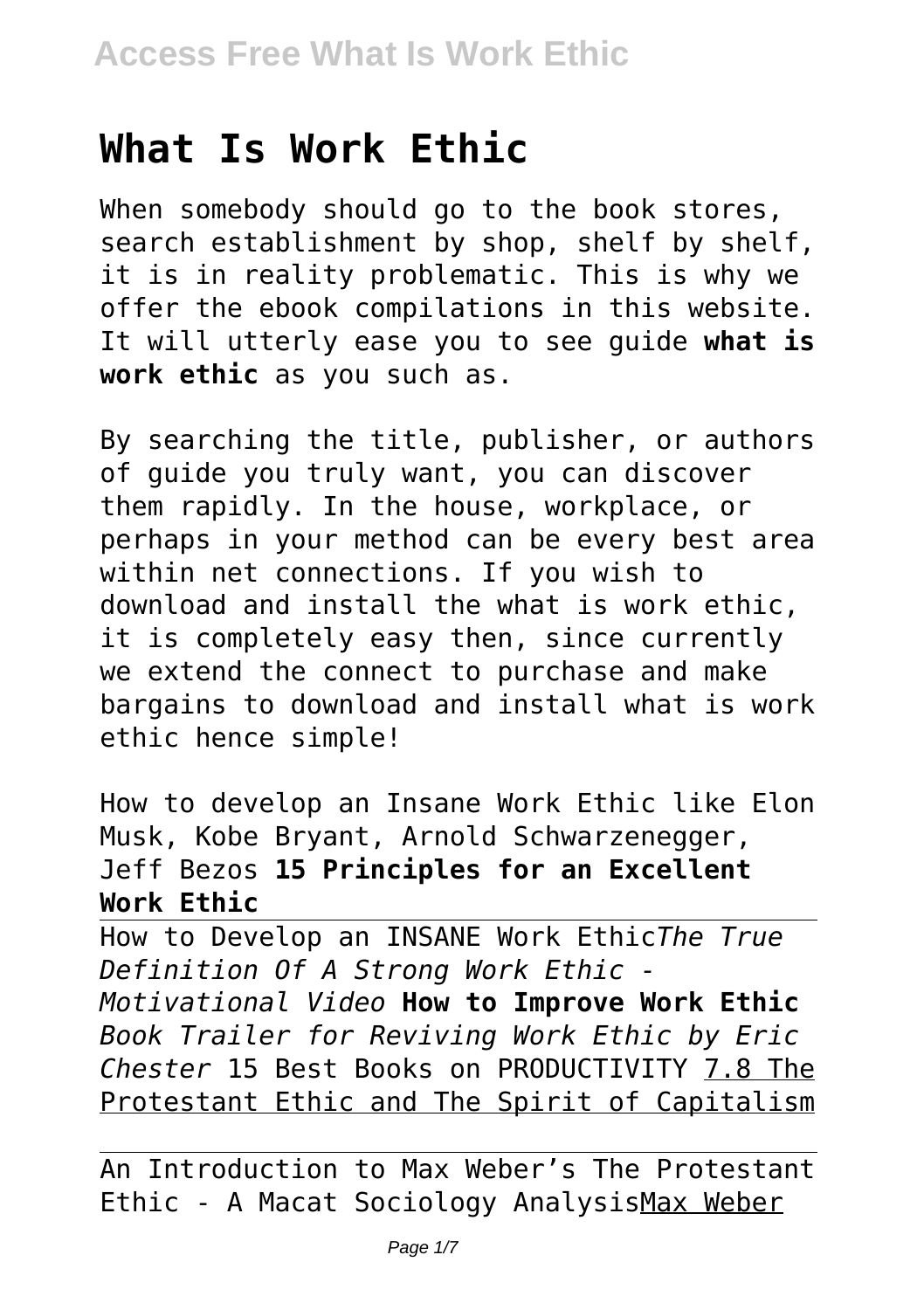and the Protestant Ethic How To Develop A Strong Work Ethic (@Alpha Male Strategies - AMS ) \"You Have to Develop DISCIPLINE and WORK ETHIC!\" | Ian McEwan Build a Strong Work Ethic Like Elon Musk - Book Review Work Ethic Who says teenagers don't have a strong work ethic? **10X Your Work Ethic - Grant Rant #81** How To Develop An INSANE Work Ethic 6 Books That Completely Changed My Life The Definition of Work Ethic by Grant Cardone **Reviving Work Ethic - Soundview's Summary in Brief** *What Is Work Ethic* Definition of work ethic. : a belief in work as a moral good : a set of values centered on the importance of doing work and reflected especially in a desire or determination to work hard.

### *Work Ethic | Definition of Work Ethic by Merriam-Webster*

Definition: Work ethic is the ability to maintain proper moral values within the workplace. It is an attitude that shapes the way an individual performs its job duties with high moral standards.

### *What is Work Ethic? - Definition | Meaning | Example*

Examples of work ethic skills Reliability. Employees with a strong work ethic are very reliable. You can expect these individuals to be on time for... Dedication. Part of a good work ethic is commitment and dedication to the job. They know how to focus on tasks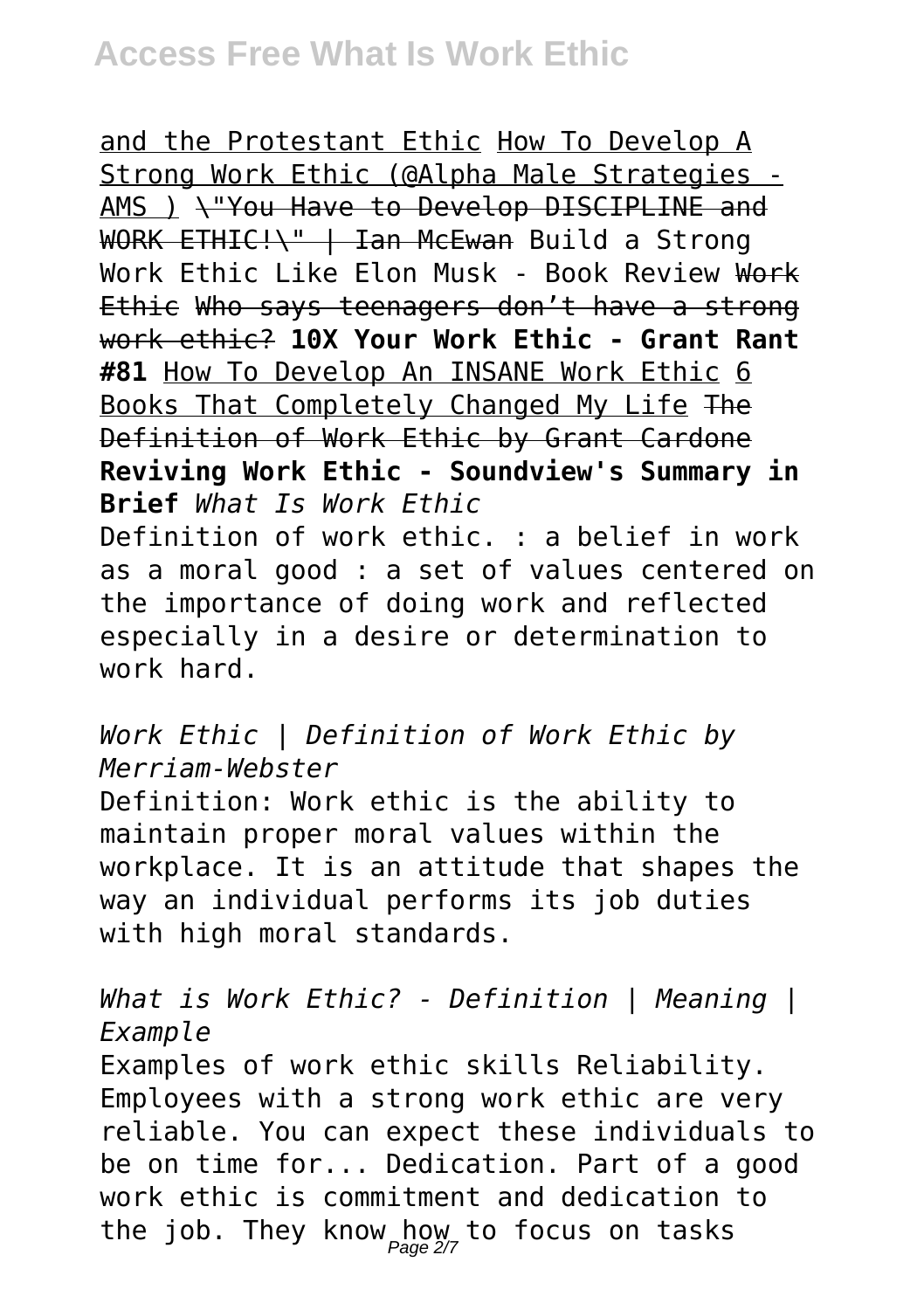# **Access Free What Is Work Ethic**

without... Discipline. Discipline is ...

*Work Ethic Skills: Top 8 Values to Develop | Indeed.com* Work ethic is a valuable trait that employers look for in candidates. A strong work ethic allows you to focus on tasks, act in a professional manner, be persistent in trying situations, and demonstrate responsibility and dependability in the workplace.

*What Is Work Ethic? Skills and Tips | Glassdoor* What is Work Ethic? ATTENDANCE. Definition: Showing you're reliable in every phase of your life. Be on time, every time. APPEARANCE. Definition: Being professional both in the way you act, and the way you look. Choose to be a pro. AMBITION. Definition: Taking initiative and adding value. Do more ...

*What is Work Ethic? - The Center for Work Ethic Development*

What is Work Ethic, and its Purpose? In its simplest definition, a system of moral principles is called ethics. They affect how people lead their lives, for life is an unbroken stream of decision-making and ethics are concerned with what is the right moral choice, for individuals and for society. This is also known as a moral philosophy.

*Work Ethic Definition & Elements of a Strong* Page 3/7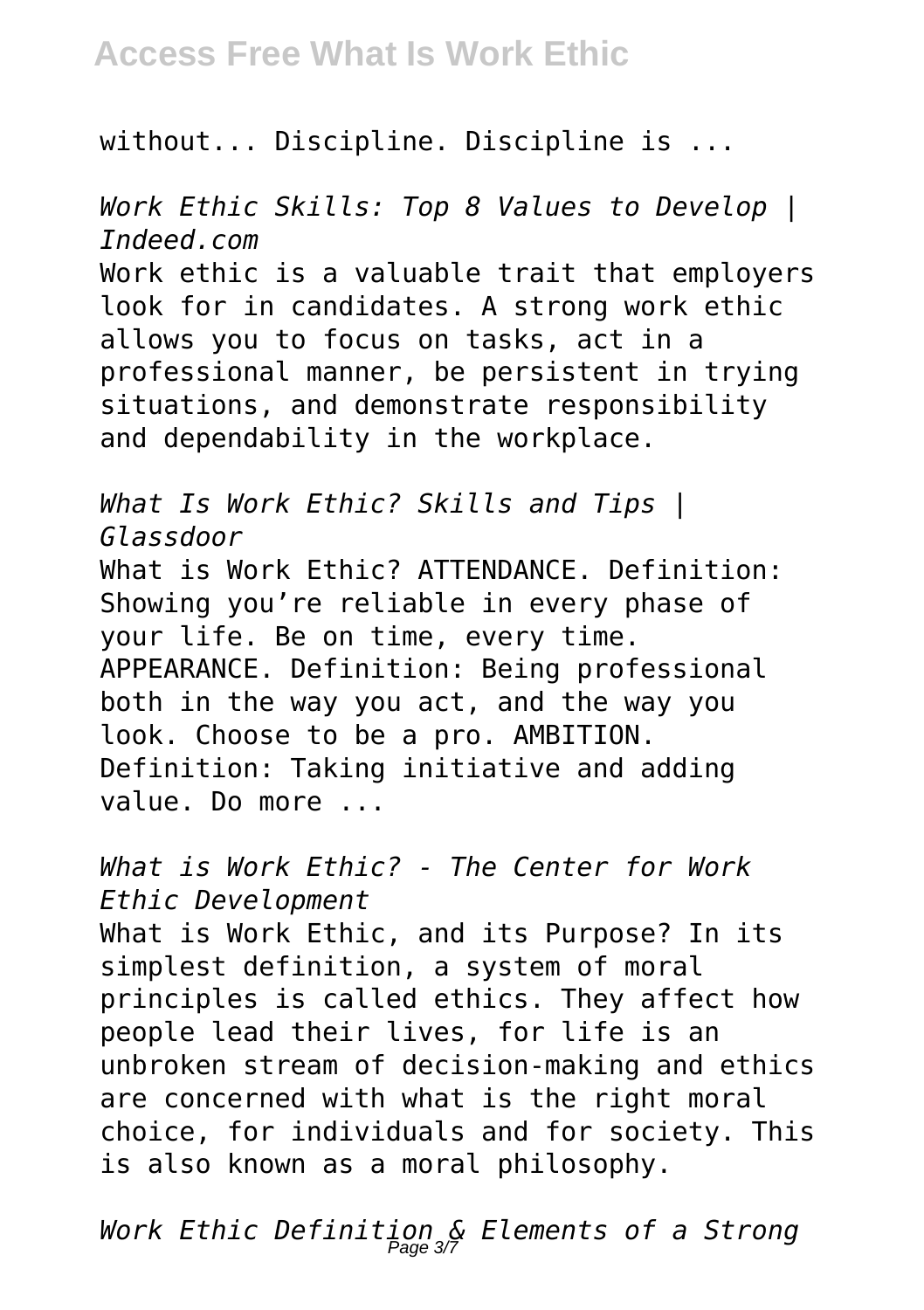*Work Ethic ...*

Work Ethic is a belief that hard work and diligence have a moral benefit and an inherent ability, virtue or value to strengthen character. Think about why we work.

*What is work ethics? (2020) - Quora* A strong work ethic is vital to a company achieving its goals. Each and every employee, must have a good work ethic to keep the company functioning at its peak. Even if just a few employees don't have a quality work ethic the whole organization suffers. This is because those few employees begin to drag coworkers down from doing their best work.

*What is a strong work ethic? | Custom Staffing* Work ethic is the belief that hard, diligent work has value to an individual. A strong work ethic may be viewed as a virtue that adds to a person's character. The following are common types of work ethic.

*9 Types of Work Ethic - Simplicable* ELEMENTS OF A STRONG WORK ETHIC Integrity. Integrity should permeate every aspect of your job, from how you deal with your clients to how you treat your... Professionalism. The word "professionalism" is often seen as something that is too broad or wide in scope, covering... Discipline. Work ethic is ...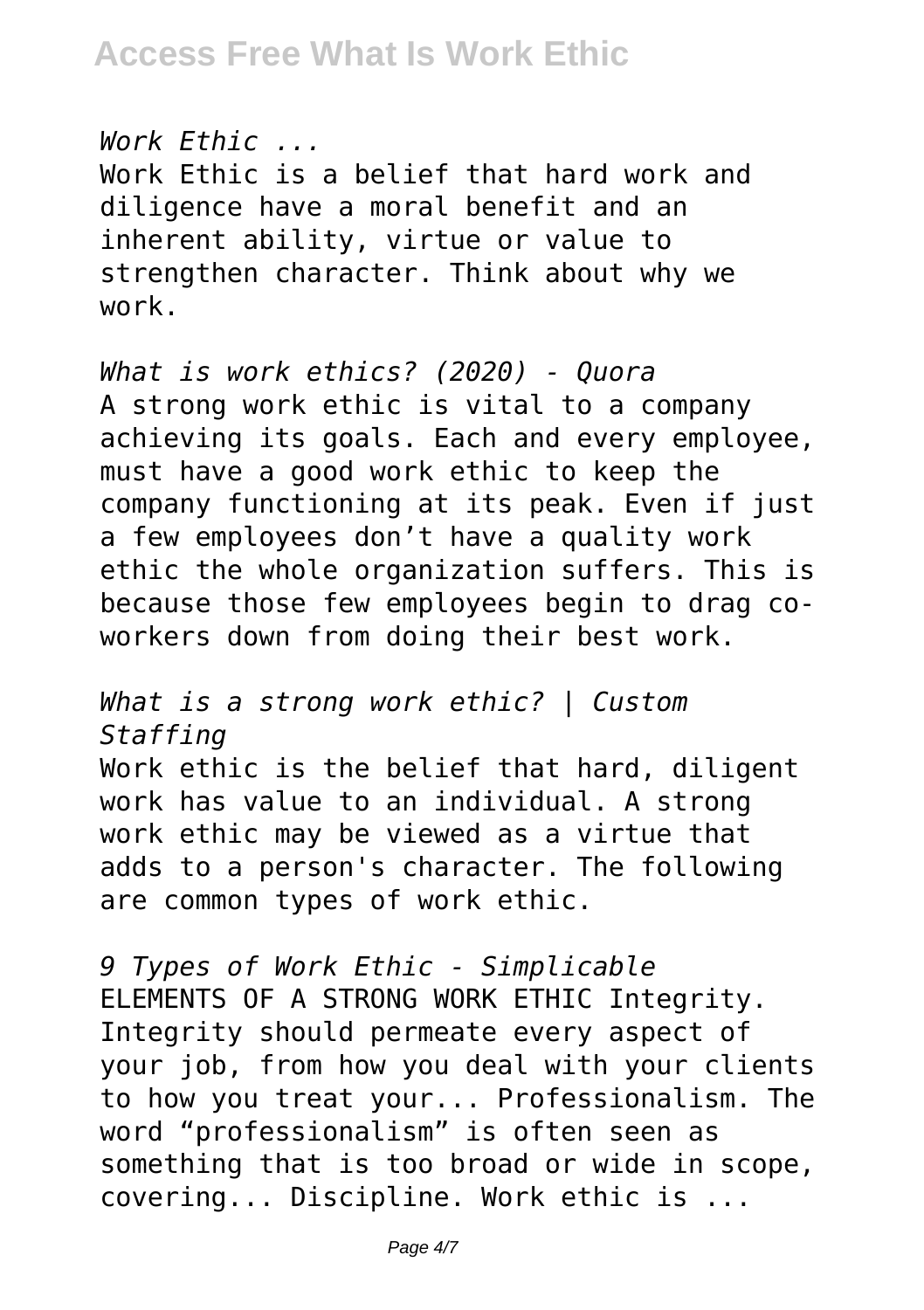# **Access Free What Is Work Ethic**

### *7 Things You Should Do To Demonstrate A Strong Work Ethic ...*

A work ethic is a set of moral principles a person uses in their job. People who possess a strong work ethic embody certain principles that guide their work behaviour; to develop and process a strong work ethic will inevitably result in the production of highquality work which is consistent. The output motivates them to stay on track.

#### *Work ethic - Wikipedia*

It means focusing on completing assigned tasks on time. An employee with a strong work ethic is professional in attitude and appearance. They honor their employment agreement by working the required hours, which may involve overtime to meet deadlines. They also understand the significance of how their role fits within the company.

*Best Ways You Can Show a Strong Work Ethic* The ability to act independently is a crucial element of having a good work ethic—no matter how talented someone is, if they need to be micro-managed, they'll hold your team back. Recognizing self-starters and independent thinkers is an important task for any hiring manager.

*7 Characteristics of a Good Work Ethic - Paycor* Work ethic is a set of moral principles and values which guide an employee's performance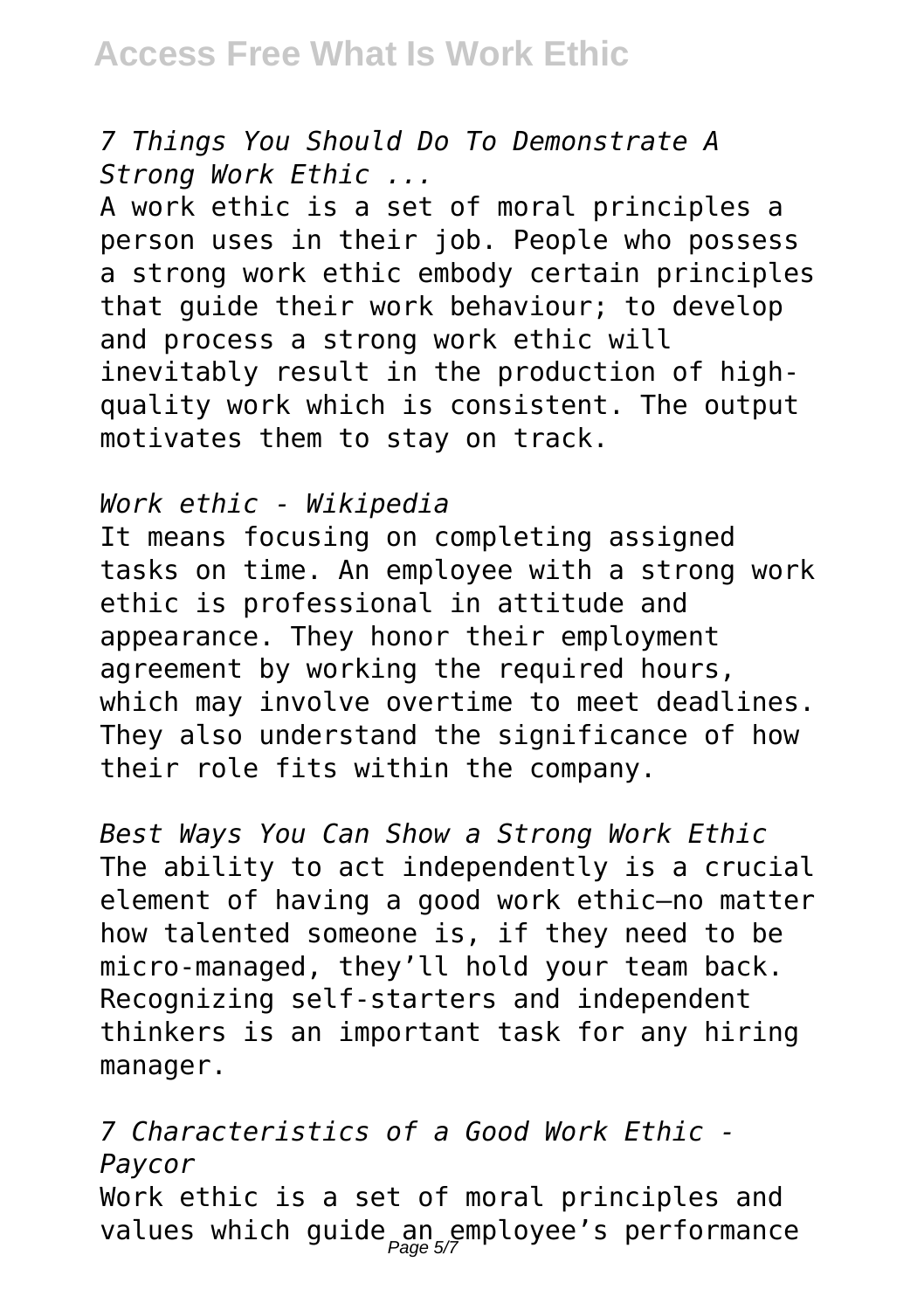# **Access Free What Is Work Ethic**

at work. Work ethic determines what is good and what is the right moral choice in jobrelated situations. Work ethic is used as a guide for employees' attitudes towards work and behavior on the job.

*How to Recognize a Strong Work Ethic?* During a job interview, the people you speak with at a company will be trying to get a sense of what kind of worker you are. To gain insight, interviewers may ask you to describe your work ethic. What the Interviewer Really Wants to Know

*How to Answer "Describe Your Work Ethic"* Whether you are working at a job or studying at school, developing a good work ethic can be critical to success. Different fields prioritize different characteristics and qualities, but any good work ethic involves good time management, focus, and dedication.

*How to Develop a Good Work Ethic: 13 Steps (with Pictures)* worker participation, worker-priest, workers' compensation, workers' compensation insurance, workers' cooperative, work ethic, Work expands to fill the time available for its completion, workfare, work farm, workflow, workfolk Dictionary.com Unabridged Based on the Random House Unabridged Dictionary, © Random House, Inc. 2020

*Work ethic | Definition of Work ethic at* Page 6/7